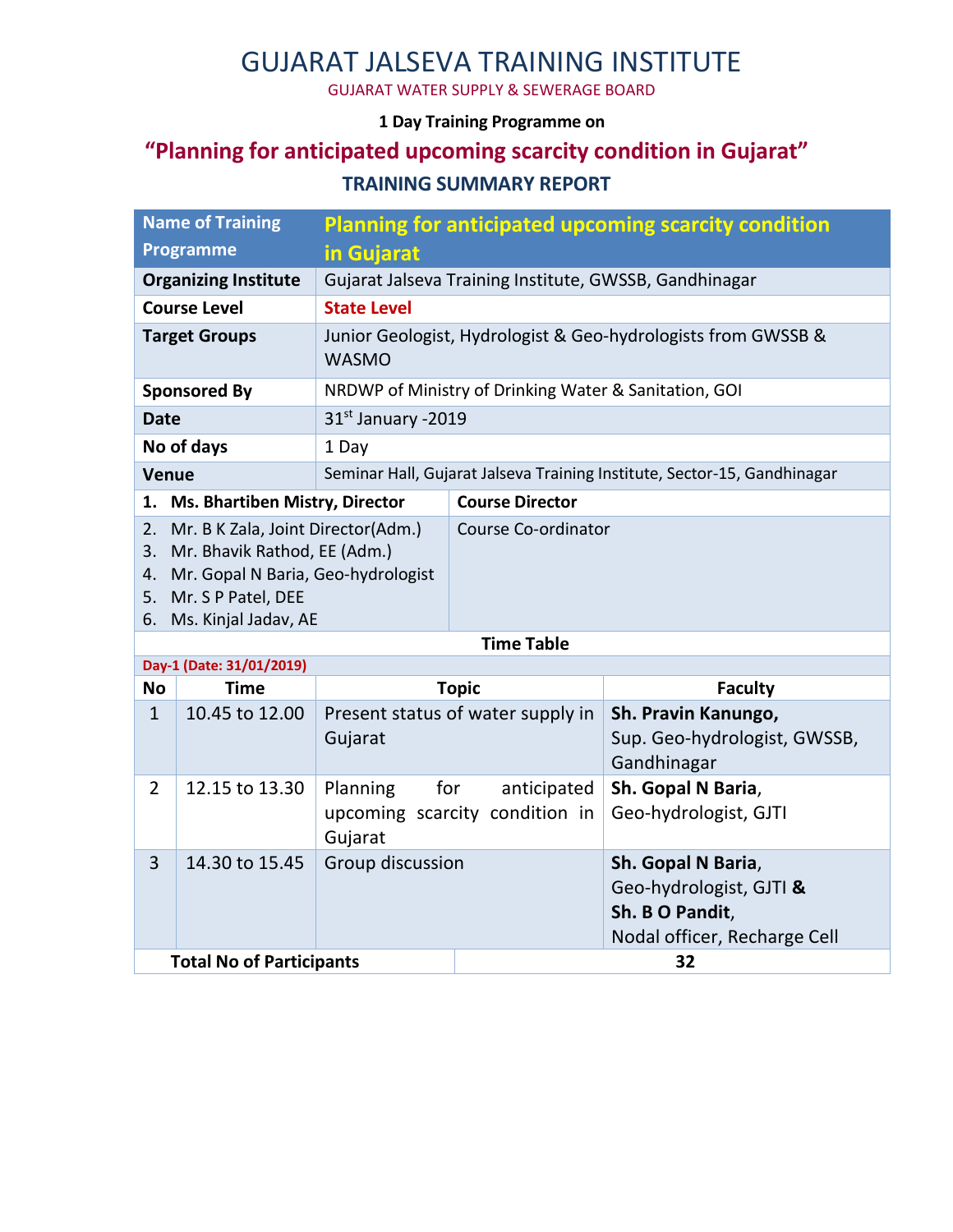## **List of Participants**

| <b>Sr</b>         | <b>CPF</b>        | <b>Name of Employee</b> |                                           | <b>Designation</b>         | <b>Office</b>            | <b>Place</b>          |
|-------------------|-------------------|-------------------------|-------------------------------------------|----------------------------|--------------------------|-----------------------|
| <b>No</b>         | <b>No</b><br>9104 | Mr.                     | Arif Rahimbhai Rathod                     |                            | <b>PHW Mech Division</b> |                       |
| 1<br>$\mathbf{2}$ | 2100              | Mr.                     | Ashwinkumar Haribhai Patel                | Hydrologist<br>Hydrologist | PHW Mech Division        | Bhavnagar<br>Vadodara |
| 3                 |                   | Mr.                     | Avinash Goswami                           | <b>Junior Geologist</b>    | <b>WASMO</b>             | Bhuj                  |
| 4                 | 3492              | Mr.                     | Avinash Narharilal Bhatt                  | Hydrologist                | PH Circle                | Nadiad                |
|                   |                   |                         | <b>Bharatkumar Hiralal</b>                |                            |                          |                       |
| 5                 | 2249              | Mr.                     | Upadhyay                                  | Geo. Hydrologist           | PH Mech Circle           | Vadodara              |
| 6                 | 2140              | Mr.                     | Dashrathbhai S Chaudhary                  | Geo. Hydrologist           | PHW Mech Division        | Ahmedabad             |
| $\overline{7}$    |                   | Mr.                     | Dipalkumar Vinodbhai Patel                | Junior Geologist           | <b>WASMO</b>             | <b>Bharuch</b>        |
| 8                 | 4017              | Mr.                     | <b>Emanuel Alois Parmar</b>               | Junior Geologist           | PHS Mech Sub Div         | Dahod                 |
| 9                 | 4576              | Mr.                     | Jitendrakumar Ganpatlal<br>Modi           | Junior Geologist           | PHS Mech Sub Div         | Modasa                |
| 10                | 4283              | Mr.                     | Kantilal Virambhai Patel                  | Junior Geologist           | PHS Mech Sub Div         | Mehsana               |
| 11                |                   | Ms.                     | Khushbu Rajendra Khatri                   | Junior Geologist           | <b>WASMO</b>             | Gandhinagar           |
| 12                | 1705              | Mr.                     | Kiritkumar Prafulbhai Soni                | Hydrologist                | <b>PHW Division</b>      | Patan                 |
| 13                | 2487              | Mr.                     | Kuldeepsingh Mathbarsingh<br><b>Bisht</b> | Hydrologist                | <b>PHW Mech Division</b> | Jamnagar              |
| 14                |                   | Mr.                     | Laxman Devraj Siyol                       | Junior Geologist           | <b>WASMO</b>             | Ahwa                  |
| 15                | 3798              | Mr.                     | Madhav Shashikant Katdare                 | Junior Geologist           | PHS Mech Sub Div         | Anand                 |
| 16                | 2141              | Mr.                     | Maheshkumar Amritlal<br>Yagnik            | Hydrologist                | PHW Mech Division        | Surat                 |
| 17                | 10625             | Mr.                     | Naresh Manishkumar Gor                    | Hydrologist                | <b>PHW Mech Division</b> | Bhuj                  |
| 18                |                   | Mr.                     | Neeraj Sharma                             | Junior Geologist           | <b>WASMO</b>             | Rajpipla              |
| 19                |                   | Mr.                     | Nikhil Ghumman                            | Junior Geologist           | <b>WASMO</b>             | Dahod                 |
| 20                | 4235              | Mr.                     | Nitin V Shah                              | Junior Geologist           | PHS Mech Sub Div         | Gandhinagar           |
| 21                |                   | Ms.                     | Payal Patel                               | Junior Geologist           | <b>WASMO</b>             | Ahmedabad             |
| 22                |                   | Ms.                     | Phalguni Madhukar Shelke                  | Junior Geologist           | <b>WASMO</b>             | Valsad                |
| 23                | 4447              | Mr.                     | Pravinsinh Kiratsinh Desai                | Junior Geologist           | PHS Mech Sub Div         | <b>Bharuch</b>        |
| 24                |                   | Mr.                     | Rohit L Chaudhari                         | Junior Geologist           | PHW Mech Division        | Mehsana               |
| 25                |                   | Mr.                     | Rooplal Kori Bandana<br><b>Bunkar</b>     | Junior Geologist           | WASMO                    | Chhotaudepur          |
| 26                | 5377              | Mr.                     | Sanjay Narshinhbhai Patel                 | Geo. Hydrologist           | PHS Mech Sub Div         | Vadodara              |
| 27                | 1677              | Mr.                     | Shaileshbhai Bhailalbhai<br>Limbachiya    | Hydrologist                | PH Mech Circle           | Vadodara              |
| 28                |                   | Mr.                     | <b>Shravansingh Rathore</b>               | Junior Geologist           | <b>WASMO</b>             | Anand                 |
| 29                |                   | Ms.                     | Surbhi Vibhas Kaluskar                    | Junior Geologist           | WASMO                    | Navsari               |
| 30                |                   | Mr.                     | Tushar Jagdishji Gupta                    | Junior Geologist           | WASMO                    | Palanpur              |
| 31                |                   | Mr.                     | Vinit Ajay Mishra                         | Junior Geologist           | WASMO                    | Vyara                 |
| 32                | 4157              | Mr.                     | Vinod Jashbhai Patel                      | Junior Geologist           | PHS Mech Sub Div         | Bodeli                |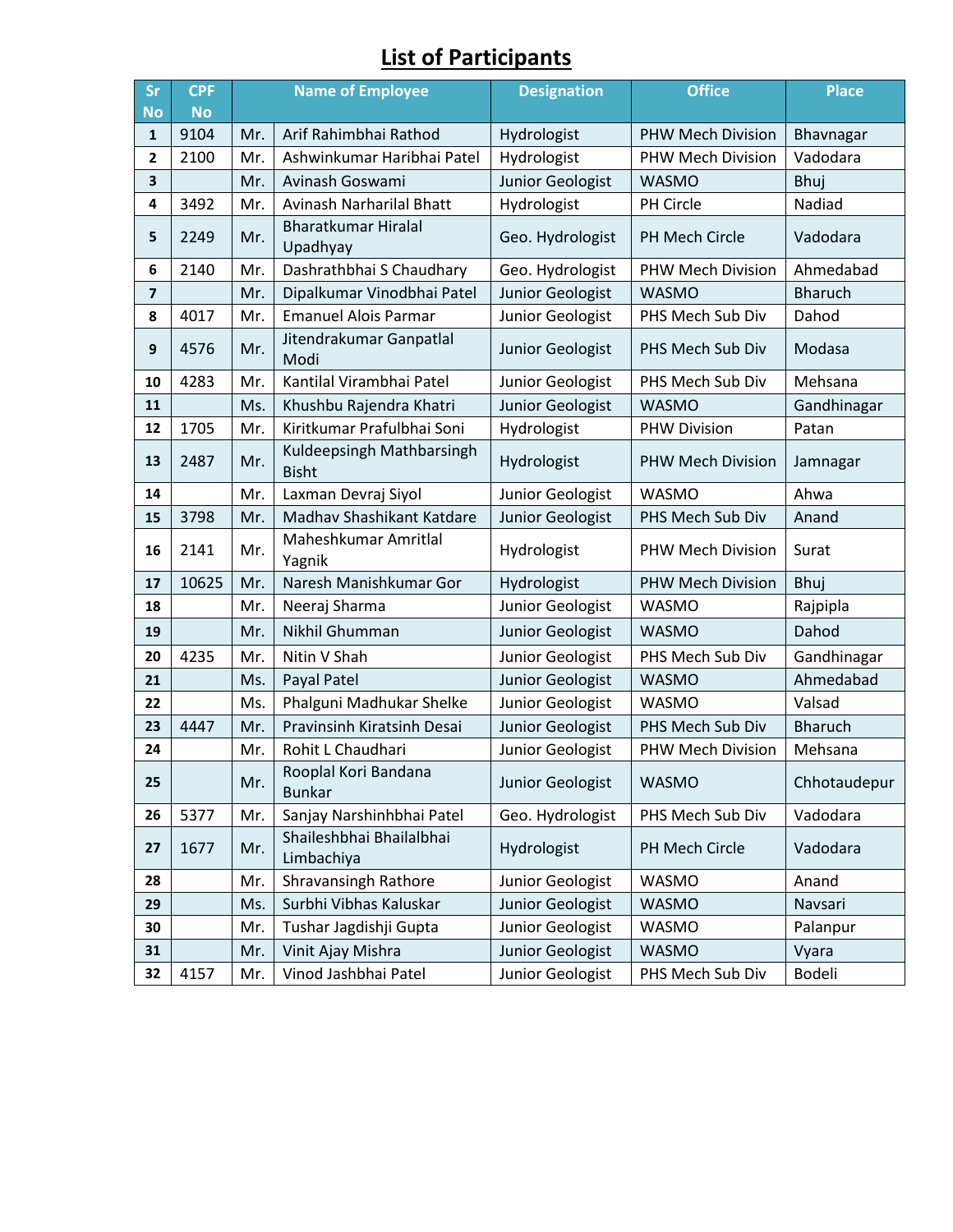## **Photo Gallery**

1. **Mr. Pravin Kanungo,** Sup. Geo-hydrologist, GWSBB addressing the Trainees



2. **Sh. G N Baria,** Geo-hydrologist, GJTI addressing the Trainees